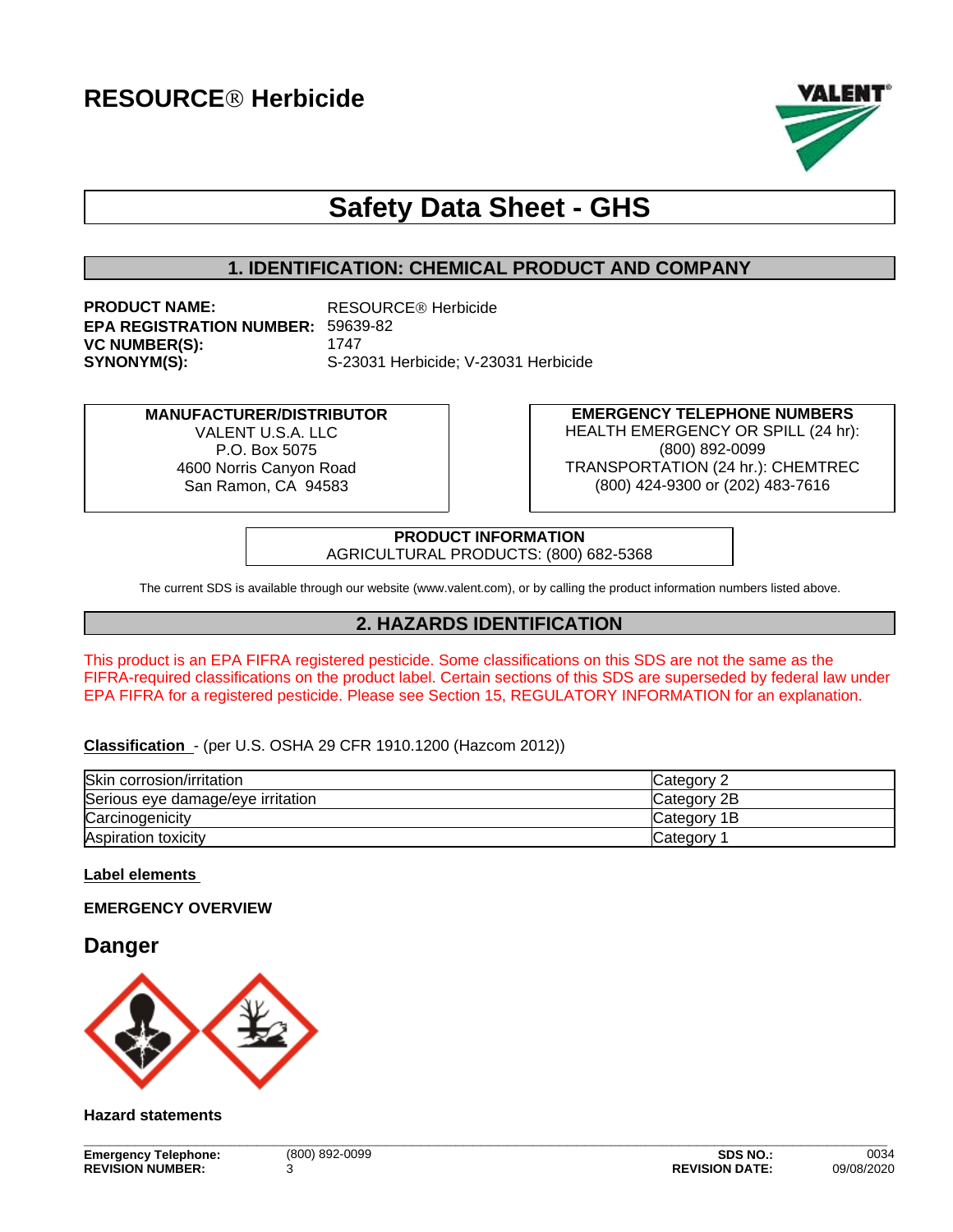May cause cancer May be fatal if swallowed and enters airways Causes eye irritation. Causes skin irritation

### **Precautionary statements**

### **Prevention**

Obtain special instructions before use Do not handle until all safety precautions have been read and understood Use personal protective equipment as required.

### **Response**

IF EXPOSED OR CONCERNED: Get medical advice/attention **Eyes** IF IN EYES: Rinse cautiously with water for several minutes. Remove contact lenses, if present and easy to do. Continue rinsing. **Skin** Wash thoroughly with soap and water. Wash contaminated clothing before reuse. **Inhalation** None. **Ingestion** None. **FIRE** None. **Spill** None.

### **Storage**

Store locked up Store in a well-ventilated place. Keep cool

### **Disposal**

Dispose of contents/container to an approved waste disposal plant

### **Hazards not otherwise classified (HNOC)**

### **Other Information**

• Very toxic to aquatic life with long lasting effects.

For information on Transportation requirements, see Section 14.

# **3. COMPOSITION/INFORMATION ON INGREDIENTS**

| <b>Chemical name</b>                      | <b>CAS No.</b> | Weight-%  | <b>TRADE SECRET</b> |
|-------------------------------------------|----------------|-----------|---------------------|
| Flumiclorac Pentyl Technical (98.6% a.i.) | 87546-18-7     | 10.1      |                     |
| Total hydrocarbons                        | 64742-94-5     | $35 - 40$ |                     |
| 2-methylnaphthalene                       | $91 - 57 - 6$  | $18 - 23$ |                     |
| Naphthalene                               | $91 - 20 - 3$  | $10 - 15$ |                     |
| 1-methylnaphthalene                       | $90-12-0$      | $6 - 12$  |                     |
| 2-Ethyl hexanol                           | 104-76-7       | - 4       |                     |
| Propylene glycol                          | 57-55-6        | - 3       |                     |
| Others                                    | No CAS#        | $-10$     |                     |

\* The chemical name, CAS number and/or exact percentage have been withheld as a trade secret

Other ingredients, which may be maintained as trade secrets, are any substances other than an active ingredient contained in this product. Some of these may be hazardous, but their identities are withheld because they are considered trade secrets. The hazards associated with the otheringredients are addressed in this document. Specific information on other ingredients for the management of exposures, spills, or safety assessments can be obtained by a treating physician or nurse by calling **(800) 892-0099** at any time.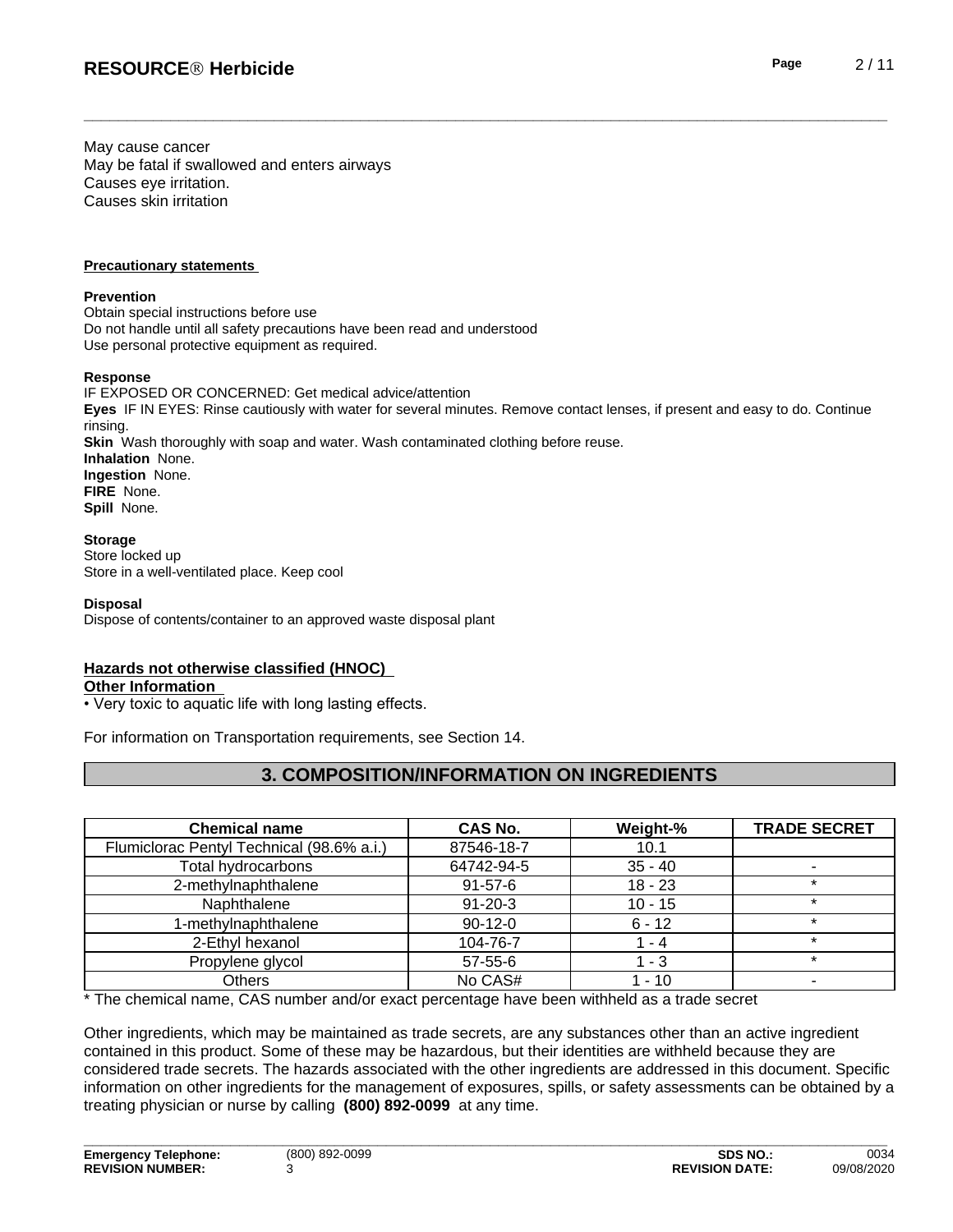# **4. FIRST AID MEASURES**

### **EMERGENCY NUMBER (800) 892-0099**

Have the product container or label with you when calling a poison control center or doctor, or going for treatment. You may also contact **1-800-892-0099** for emergency medical treatment information.

### **EYE CONTACT:**

Hold eye open and rinse slowly and gently with water for 15-20 minutes. Remove contact lenses, if present, after the first 5 minutes, then continue rinsing eye. Call a poison control center or doctor for treatment advice.

### **SKIN CONTACT:**

Take off contaminated clothing. Rinse skin immediately with plenty of water for 15-20 minutes. Call a poison control center or doctor for treatment advice.

### **INGESTION:**

Immediately call a poison control center or doctor. Do not induce vomiting unless told to do so by a poison control center or doctor. Do not give any liquid to the person. Do not give anything by mouth to an unconscious person.

### **INHALATION:**

Move person to fresh air. If person is not breathing, call 911 or an ambulance, then give artificial respiration, preferably by mouth-to-mouth, if possible. Call a poison control center or doctor for further treatment advice.

### **NOTES TO PHYSICIAN:**

Contains petroleum distillates - vomiting may cause aspiration pneumonia. Ingestion of this product or subsequent vomiting can result in aspiration of light hydrocarbon liquid, which can cause pneumonitis. If ingested, probable mucosal damage may contraindicate the use of gastric lavage.

### **5. FIRE FIGHTING MEASURES**

| Flash point °C                              | $>93$ °C                                               |                                                                           |
|---------------------------------------------|--------------------------------------------------------|---------------------------------------------------------------------------|
| Flash point °F                              | $>200$ °F                                              |                                                                           |
| <b>FLASH POINT METHOD:</b>                  | SetaFlash Closed Cup                                   |                                                                           |
| <b>EXTINGUISHING MEDIA:</b>                 | Suitable Extinguishing Media: Fog, dry chemical powder |                                                                           |
|                                             |                                                        | Unsuitable Extinguishing Media: Do NOT use water jet or straight streams. |
| <b>FLAMMABLE LIMITS IN AIR - LOWER (%):</b> |                                                        | Not applicable                                                            |
| FLAMMABLE LIMITS IN AIR - UPPER (%):        |                                                        | Not applicable                                                            |
| <b>OSHA FLAMMABILITY CLASS: Class IIIB</b>  |                                                        |                                                                           |

| NFPA RATING:  |      |  |
|---------------|------|--|
| Health:       | 2    |  |
| Flammability: |      |  |
| Reactivity:   |      |  |
| Special:      | None |  |

(Least-0, Slight-1, Moderate-2, High-3, Extreme-4). These values are obtained using professional judgement. Values were not available in the guidelines or published evaluations prepared by the National Fire Protection Association, NFPA.

**FIRE FIGHTING INSTRUCTIONS:** Liquid evaporates and forms vapor (fumes) which can catch fire and burn with explosive violence. Invisible vapor spreads easily and can be set on fire by many sources such as pilot lights, welding equipment, and electrical motors and switches. Fire hazard is greater as liquid temperature rises above 85 °F.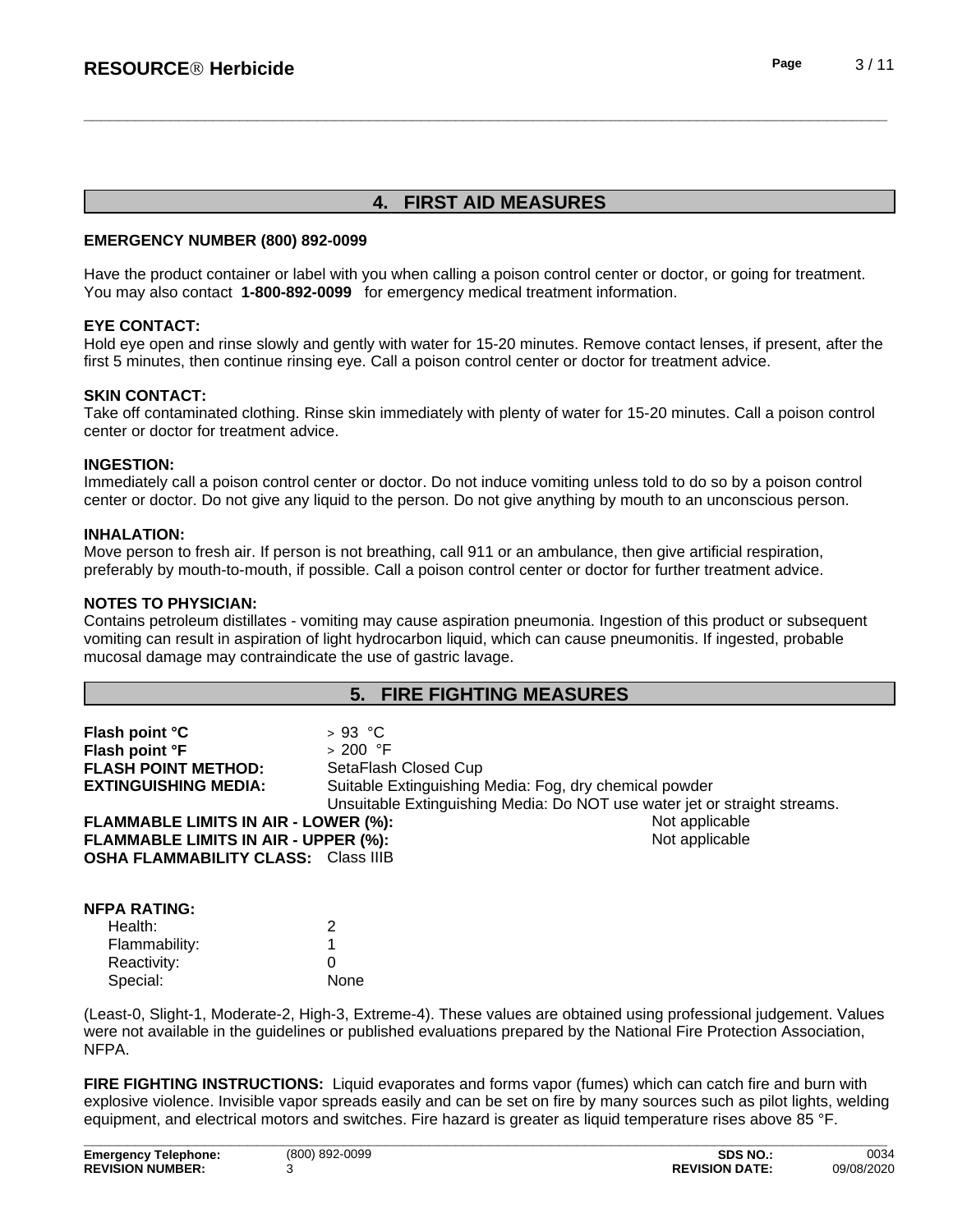Products of combustion from fires involving this material may be toxic. Avoid breathing smoke and mists. Avoid personnel and equipment contact with fallout and runoff. Minimize the amount of water used for fire fighting. Do not enter any enclosed area without full protective equipment, including self-contained breathing equipment. Contain and isolate runoff and debris for proper disposal. Decontaminate personal protective equipment and fire fighting equipment before reuse.

**HAZARDOUS DECOMPOSITION PRODUCTS:** May emit toxic gases and irritating fumes under fire conditions.

# **6. ACCIDENTAL RELEASE MEASURES**

#### **VALENT EMERGENCY PHONE NUMBER: (800) 892-0099 CHEMTREC EMERGENCY PHONE NUMBER: (800) 424-9300 OBSERVE PRECAUTIONS IN SECTION 8: PERSONAL PROTECTION**

Stop the source of the spill if safe to do so. Contain the spill to prevent further contamination of the soil, surface water, or ground water. For additional spill response information refer to the North American Emergency Response Guidebook.

**UN/NA NUMBER:** Not applicable **EMERGENCY RESPONSE GUIDEBOOK NO.:** Not applicable

### **FOR SPILLS ON LAND:**

**CONTAINMENT:** Dike area to avoid run-off. Avoid runoff into storm sewers and ditches which lead to waterways.<br>Contain spilled liquids with dry sorbents.

**CLEANUP:** Clean up spill immediately. Absorb spill with inert material (such as dry sand or earth), then place in a chemical waste container. Wash area with soap and water. Pick up wash liquid with additional absorbent and place in a chemical waste container.

### **FOR SPILLS IN WATER:**

**CONTAINMENT:** This material forms an emulsion in water. Stop or reduce contamination of any water. Isolate contaminated water.

**CLEANUP:** Remove contaminated water for treatment or disposal.

# **7. HANDLING AND STORAGE**

### **END USER MUST READ AND OBSERVE ALL PRECAUTIONS ON PRODUCT LABEL.**

### **HANDLING:**

Users should wash hands thoroughly with soap and water before eating, drinking, chewing gum, using tobacco or using the toilet. Remove clothing immediately if pesticide gets inside. Then wash thoroughly and put on clean clothing. Remove PPE immediately after handling this product. Wash the outside of gloves before removing. As soon as possible, wash thoroughly and change into clean clothing.

### **STORAGE:**

Do not contaminate water, food or feed by storage, disposal or cleaning of equipment. Store in a cool, dry place. Keep pesticide in original container only. Keep container closed when not in use. Do not put concentrate into food or drink containers. Do not dilute concentrate in food or drink containers. Not for use or storage in or around the home. Store in a well-ventilated place without drain or sewer access.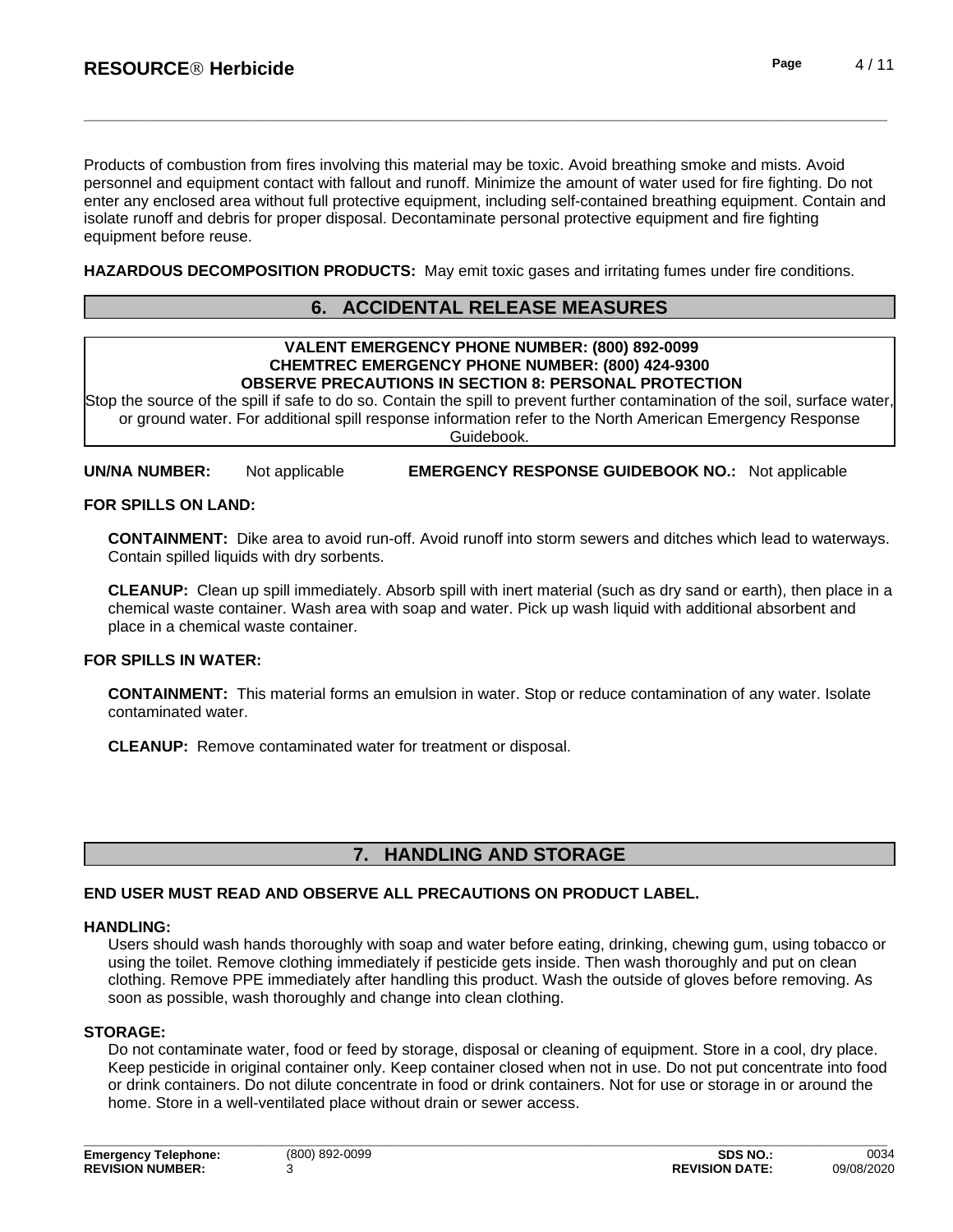# **8. EXPOSURE CONTROLS/PERSONAL PROTECTION**

**END USER MUST READ AND OBSERVE ALL PRECAUTIONS ON PRODUCT LABEL.**

**General Hygiene Considerations: Always observe good personal hygiene measures, such as washing after handling the material and before eating, drinking, applying makeup or smoking. Routinely wash work clothing and protective equipment to remove contaminants. Discard contaminated clothing and footwear that cannot be cleaned. Practice good housekeeping.**

### **INFORMATION FOR END USERS**

**Mixers, loaders, applicators and other handlers should refer to the product label before use for detailed information on personal protective equipment (PPE).**

**EYES & FACE:** Appropriate eye protection must be worn when working with this material or serious harm can result. Wear protective eyewear.

**RESPIRATORY PROTECTION:** Use in a well ventilated area. If not adequate, use a respirator approved by the National Institute of Occupational Health and Safety.

**SKIN & HAND PROTECTION:** Do not get on skin or clothing. Skin contact should be minimized by wearing protective clothing including coveralls worn over short-sleeved shirt and short pants, socks, chemical-resistant footwear and chemical-resistant gloves such as barrier laminate or Viton >= 14 mils. Remove contaminated clothing. Discard clothing and other absorbent materials that may have been drenched or heavily contaminated with this product's concentrate. Do not reuse them.

Follow manufacturer's instructions for cleaning/maintaining PPE. If there are no such instructions for washables, use detergent and hot water. Keep and was PPE separately from other laundry.

### **EXPOSURE LIMITS**

| <b>Chemical name</b>                      | <b>ACGIH Exposure Limits</b>                                                               | <b>OSHA Exposure Limits</b>                                                    | <b>Manufacturer's Exposure</b><br>Limits |
|-------------------------------------------|--------------------------------------------------------------------------------------------|--------------------------------------------------------------------------------|------------------------------------------|
| Flumiclorac Pentyl Technical (98.6% a.i.) | None                                                                                       | None                                                                           | None                                     |
| Total hydrocarbons                        | 100 mg/m <sup>3</sup> TWA (17 ppm) TWA                                                     | None                                                                           | None                                     |
| 2-methylnaphthalene                       | Skin - potential significant<br>contribution to overall exposure<br>by the cutaneous route | None                                                                           | None                                     |
| Naphthalene                               | 10 ppm TWA, 15 ppm STEL<br>skin - potential for absorption                                 | 10 ppm TWA, 15 ppm STEL<br>50 mg/m <sup>3</sup> TWA, 75 mg/m <sup>3</sup> STEL | None                                     |
| 1-methylnaphthalene                       | Skin - potential significant<br>contribution to overall exposure<br>by the cutaneous route | None                                                                           | None                                     |
| 2-Ethyl hexanol                           | None                                                                                       | None                                                                           | None                                     |
| Propylene glycol                          | None                                                                                       | None                                                                           | None                                     |
| Others                                    | None                                                                                       | None                                                                           | Not known                                |

# **9. PHYSICAL AND CHEMICAL PROPERTIES**

| <b>Physical state</b><br>Appearance<br><b>Color</b> | Liquid<br>Clear<br>Medium Brown to dark red | Odor<br>Odor threshold | Aromatic<br>No information available |      |
|-----------------------------------------------------|---------------------------------------------|------------------------|--------------------------------------|------|
| <b>PROPERTIES</b>                                   | Values                                      | Remarks • Method       |                                      |      |
| рH                                                  | 6.1                                         | 1% emulsion            |                                      |      |
| <b>Melting point/freezing point</b>                 | No information available                    |                        |                                      |      |
| Boiling point/boiling range                         | No information available                    |                        |                                      |      |
| <b>Flash point</b>                                  | $> 93$ °C $/ > 200$ °F                      |                        |                                      |      |
| <b>Evaporation rate</b>                             | No information available                    |                        |                                      |      |
| Flammability (solid, gas)                           | No information available                    |                        |                                      |      |
| <b>Emergency Telephone:</b>                         | (800) 892-0099                              |                        | <b>SDS NO.:</b>                      | 0034 |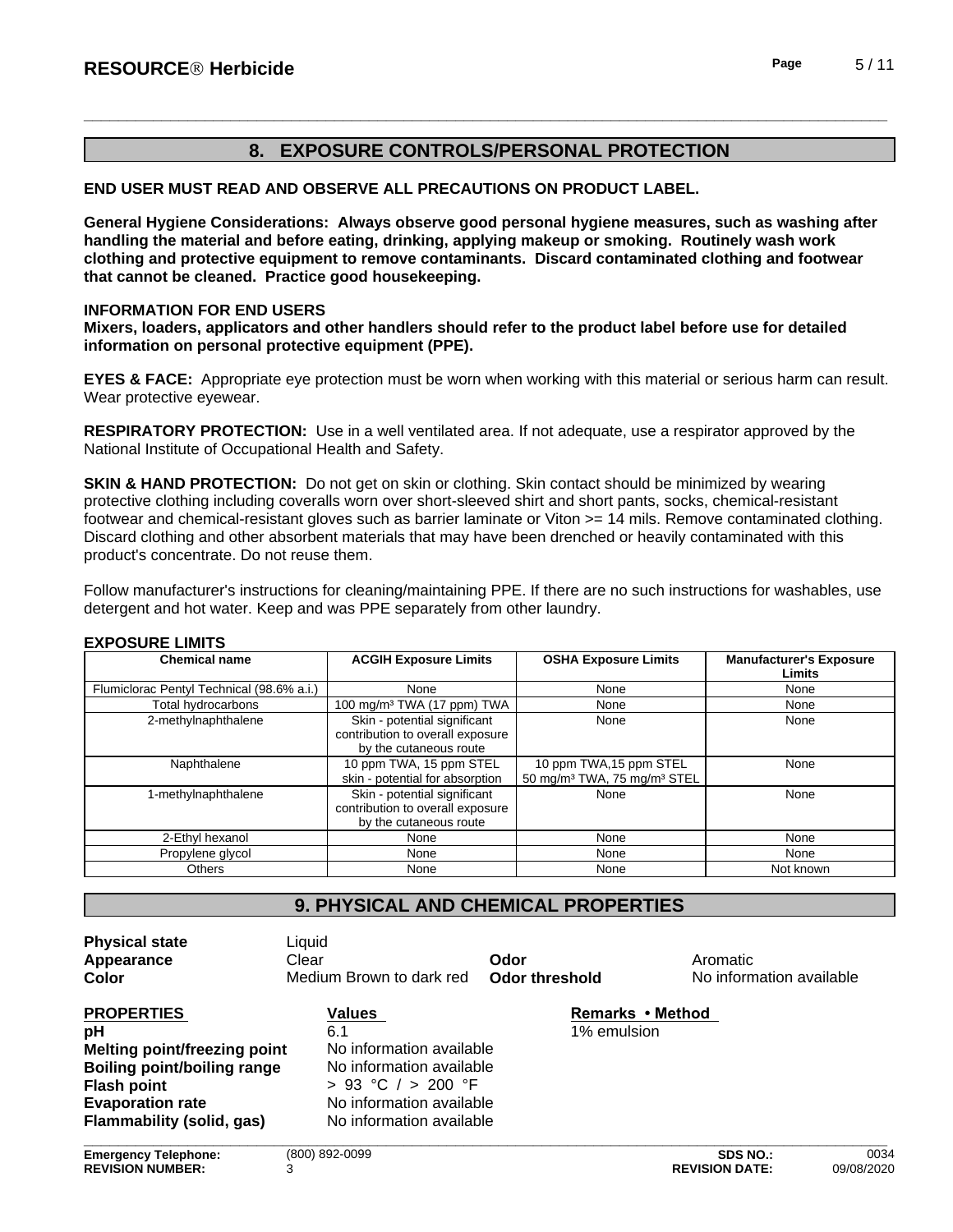| <b>Flammability Limits in Air</b> |                                          |                                |
|-----------------------------------|------------------------------------------|--------------------------------|
| <b>Upper flammability limits</b>  | No information available                 |                                |
| Lower flammability limit          | No information available                 |                                |
| Vapor pressure                    | 1.0 x 10 <sup>-7</sup> mmHg @ 22.4° C    | (Flumiclorac pentyl technical) |
| Vapor density                     | No information available                 |                                |
| <b>Specific Gravity</b>           | No information available                 |                                |
| <b>Water solubility</b>           | Emulsifiable                             |                                |
| Solubility in other solvents      | No information available                 |                                |
| <b>Partition coefficient</b>      | No information available                 |                                |
| <b>Autoignition temperature</b>   | No information available                 |                                |
| <b>Decomposition temperature</b>  | No information available                 |                                |
| Viscosity                         | $\omega$ 25° C: 11 centipoise at 30 rpm; |                                |
|                                   | 14 centipoise at 60 rpm                  |                                |
| <b>Explosive properties</b>       | No information available                 |                                |
| <b>Oxidizing properties</b>       | No information available                 |                                |
| <b>Liquid Density</b>             | 8.51 lbs/gal @ 20° C                     |                                |
| <b>Bulk density</b>               | No information available                 |                                |

# **10. STABILITY AND REACTIVITY**

# **Reactivity**

Not reactive

#### **Chemical stability**

Stable under normal ambient conditions.

### **Possibility of Hazardous Reactions**

None under normal processing.

### **Hazardous polymerization**

No information available.

### **Conditions to avoid**

Extremes of temperature and direct sunlight.

### **Incompatible materials**

Strong oxidizers, strong acids, strong bases.

#### **Hazardous Decomposition Products**

Products of combustion from fires involving this material may be toxic.

# **11. TOXICOLOGICAL INFORMATION**

### **ACUTE TOXICITY:**

| Oral Toxicity LD <sub>50</sub> (rats)                                                                                                                                                  | Females: 3200 mg/kg<br>Males: 4100 mg/kg                                                                        | <b>EPA Tox Category</b>                                                                                                             | Ш                         |
|----------------------------------------------------------------------------------------------------------------------------------------------------------------------------------------|-----------------------------------------------------------------------------------------------------------------|-------------------------------------------------------------------------------------------------------------------------------------|---------------------------|
| Dermal Toxicity LD <sub>50</sub> (rabbits)<br>Inhalation Toxicity LC <sub>50</sub> (rats)<br>Eye Irritation (rabbits)<br>Skin Irritation (rabbits)<br>Skin Sensitization (guinea pigs) | > 2000 mg/kg<br>$5.51 \text{ mg/L}$<br>Moderately irritating<br>Severely irritating<br>Non-sensitizer (Buehler) | <b>EPA Tox Category</b><br><b>EPA Tox Category</b><br><b>EPA Tox Category</b><br><b>EPA Tox Category</b><br><b>EPA Tox Category</b> | Ш<br>IV<br>Not applicable |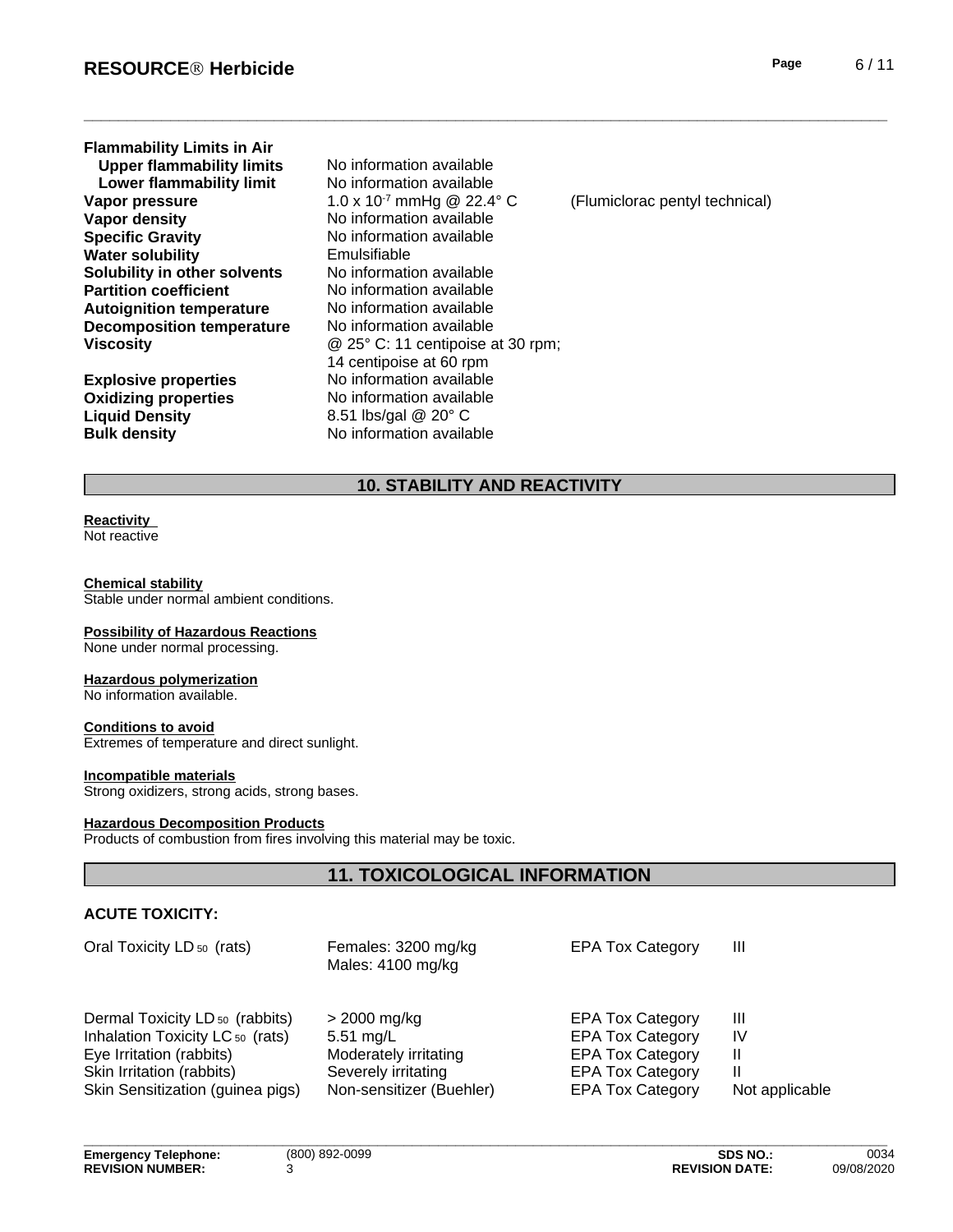### **CARCINOGEN CLASSIFICATION**

| Chemical name                             | IARC Group 1 or 2 | <b>OSHA - Select Carcinogens</b> | <b>NTP Carcinogen List</b> |
|-------------------------------------------|-------------------|----------------------------------|----------------------------|
| Flumiclorac Pentyl Technical (98.6% a.i.) | Not listed        | Not listed                       | Not listed                 |
| Total hydrocarbons                        | Not listed        | Not listed                       | Not listed                 |
| 2-methylnaphthalene                       | Not listed        | Not listed                       | Not listed                 |
| Naphthalene                               | Group 2B          | Carcinogen                       | Suspect Carcinogen         |
| 11-methylnaphthalene                      | Not listed        | Not listed                       | Not listed                 |
| 2-Ethyl hexanol                           | Not listed        | Not listed                       | Not listed                 |
| Propylene glycol                          | Not listed        | Not listed                       | Not listed                 |
| <b>Others</b>                             | <b>Not Listed</b> | Not listed                       | Not listed                 |

### **TOXICITY OF FLUMICLORAC PENTYL TECHNICAL**

**SUBCHRONIC:** Compound-related effects noted at very high dose levels of Flumiclorac Pentyl Technical in rodents and/or dogs included: increased liver and kidney weights; histological changes in the kidney and liver; slight changes in blood biochemistry parameters; decreased red blood cell count, hemoglobin and hematocrit and slight decreases in body weight. The NOEL in rats and mice was 1000 ppm.

**CHRONIC/CARCINOGENICITY:** Effects of long-term high dose exposures to Flumiclorac Pentyl Technical in rodents and/or dogs consisted primarily of increases in kidney and liver weights, slight changes in blood biochemistry, and histological changes in the liver. The lowest NOEL was 300 ppm in the mouse study. Flumiclorac Pentyl Technical was not carcinogenic in either rats or mice.

**DEVELOPMENTAL TOXICITY:** No developmental toxicity was observed in rats or rabbits even at maternally toxic levels of Flumiclorac Pentyl Technical. In rabbits the maternal NOEL was 400 mg/kg/day and the developmental NOEL was 800 mg/kg/day. In rats the maternal and developmental NOELs were 1500 mg/kg/day.

**REPRODUCTION:** Reproductive toxicity (higher rate of F1 pup deaths on Day 0 of lactation) as well as systemic toxicity were observed in rats at doses of 10,000 and 20,000 ppm Flumiclorac Pentyl Technical in a two-generation rat reproduction study. A repeat study for one generation did not confirm the reproductive toxicity finding. Thus, Flumiclorac Pentyl Technical is not considered a reproductive toxicant.

**MUTAGENICITY:** Flumiclorac Pentyl Technical was not mutagenic in most assays: gene mutation (with and without S-9 activation), unscheduled DNA synthesis, *in vitro* chromosomal aberration (with S-9), and *in vivo* mouse micronucleus. Only a weak positive response was observed in the *in vitro* chromosomal aberration assay in the absence of S-9 metabolic activation. Overall, Flumiclorac Pentyl Technical is not a genetic hazard.

**STOT - single exposure** No specific target organs noted.

**STOT - repeated exposure** No specific target organs noted. .

### **TOXICITY OF OTHER INGREDIENTS:**

This product contains a solvent. Solvents, when inhaled, can cause nasal and respiratory irritation and central nervous system effects including dizziness, weakness, fatigue, nausea, headache and possibly unconsciousness and even death. Ingestion of solvents can cause gastrointestinal irritation, nausea, vomiting and diarrhea. Prolonged or repeated dermal exposures may cause drying, scaling and even blistering of the skin. Aspiration of low viscosity products can cause chemical pneumonitis which can be fatal. Reports have associated repeated and prolonged occupational overexposure to solvents with permanent brain and nervous system damage. Symptoms include fatigue, concentration difficulties, anxiety, depression, rapid mood swings and short-term memory loss. The reports are not clear with regard to the types of solvents that may cause these symptoms, and there iscontroversy amoung scientists to whether the condition exists or is caused by this type of product. Since many other diseases cause some or all of these conditions, a doctor should be consulted if any appear. Acute exposure to naphthalene by inhalation, ingestion, and dermal contact has been associated with hemolytic anemia, damage to the kidneys, cataracts, and, in infants, brain damage. There islimited evidence of fetal and maternal toxicity from exposure to naphthalene.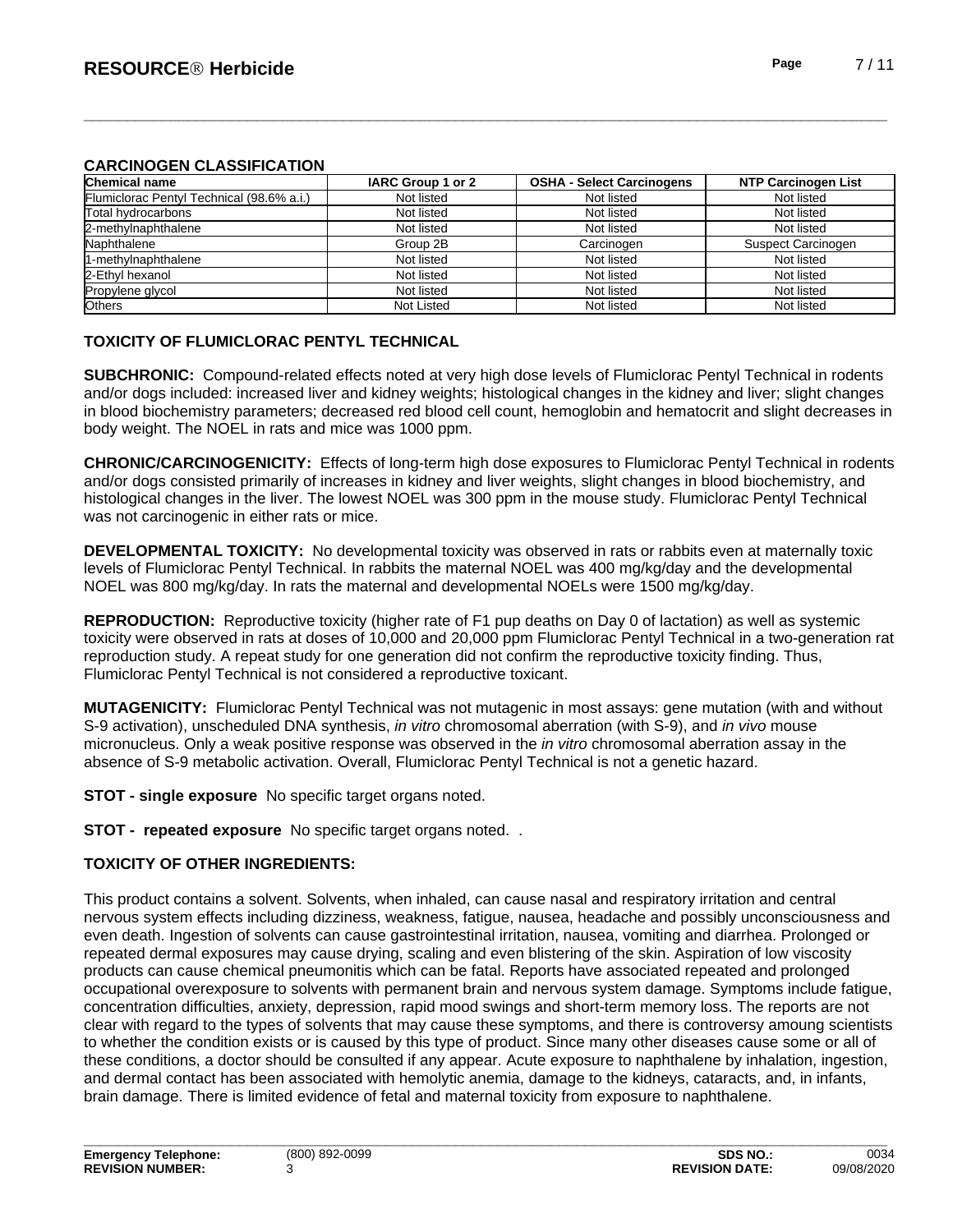Chronic (long-term) exposure of workers and rodents to naphthalene has been reported to cause cataracts and damage to the retina. Lesions in the kidneys and thymus, signs of anemia, and reduced spleen weights have been observed in rats and mice chronically exposed via gavage. A National Toxicology Program (NTP) report states that lifetime inhalation exposure to naphthalene resulted in increases in tumors of the nose in rats. In another NTP study, lifetime inhalation exposure to naphthalene increased lung tumors in female mice. The relevance of the rodent findings to humans is unknown. Naphthalene has been listed by the International Agency for Research on Cancer (IARC) as possibly carcinogenic to humans (Group 2B).

For a summary of the potential for adverse health effects from exposure to this product, refer to Section 2. For information regarding regulations pertaining to this product, refer to Section 15.

### **12. ECOLOGICAL INFORMATION**

| <b>AVIAN TOXICITY:</b>                               | Flumiclorac Pentyl Technical is practically non-toxic to avian species. The<br>following results were obtained from studies with Flumiclorac Pentyl Technical:<br>LD <sub>50</sub> quail: greater than 2250 mg/kg<br>LC <sub>50</sub> duck: greater than 5620 ppm<br>LC <sub>50</sub> mallard: greater than 5620 ppm<br>Quail Reproduction NOEC: 500 ppm<br>Duck Reproduction NOEC: 250 ppm.                                                                                                                                                                                                  |
|------------------------------------------------------|-----------------------------------------------------------------------------------------------------------------------------------------------------------------------------------------------------------------------------------------------------------------------------------------------------------------------------------------------------------------------------------------------------------------------------------------------------------------------------------------------------------------------------------------------------------------------------------------------|
|                                                      | <b>AQUATIC ORGANISM TOXICITY:</b> The toxicity of Flumiclorac Pentyl Technical to freshwater fish and invertebrates<br>ranges from slight to moderate. To saltwater/estuarine fish and invertebrates, it's<br>toxicity ranges from slight to moderate:<br>96-hour LC 50 bluegill sunfish: 17.4 mg/L<br>96-hour LC <sub>50</sub> rainbow trout: 1.1 mg/L<br>48-hour LC 50 Daphnia magna: greater than 38.0 mg/L<br>96-hour LC <sub>50</sub> sheepshead minnow: greater than 24 mg/L<br>96-hour EC <sub>50</sub> eastern oyster: greater than 1.8 mg/L<br>96-hour LC 50 mysid shrimp: 0.56 mg/L |
| <b>OTHER NON-TARGET</b><br><b>ORGANISM TOXICITY:</b> | Flumiclorac Pentyl Technical is practically non-toxic to bees.<br>The acute contact LD $_{50}$ is greater than 106 $\mu$ g/bee.                                                                                                                                                                                                                                                                                                                                                                                                                                                               |

### **OTHER ENVIRONMENTAL INFORMATION:**

This product is toxic to shrimp. Keep out of lakes, ponds or streams. Do not apply directly to water, orto areas where surface water is present or to intertidal areas below the mean high water mark. Do not contaminate water when disposing of equipment washwater or rinsate.

# **13. DISPOSAL CONSIDERATIONS**

### **END USERS MUST DISPOSE OF ANY UNUSED PRODUCT AS PER THE LABEL RECOMMENDATIONS.**

**PRODUCT DISPOSAL:** Wastes resulting from the use of this product may be disposed of on site or at an approved waste disposal facility. Do not contaminate water when disposing of equipment washwater or rinsate.

**CONTAINER DISPOSAL:** Non-refillable container. Do not reuse or refill this container. Completely empty container by shaking and tapping sides and bottom to loosen clinging particles promptly after emptying. Then,offer for recycling if available, or reconditioning if appropriate, or puncture and dispose of container in a sanitary landfill, or by other procedures approved by state and local authorities. Clean container promptly after emptying. Triple rinse as follows: Empty the remaining contents into application equipment or a mix tank and drain for 10 seconds after flow begins to drip. Fill the container 1/4 full with water and recap. Shake for 10 seconds. Pour rinsate into application equipment or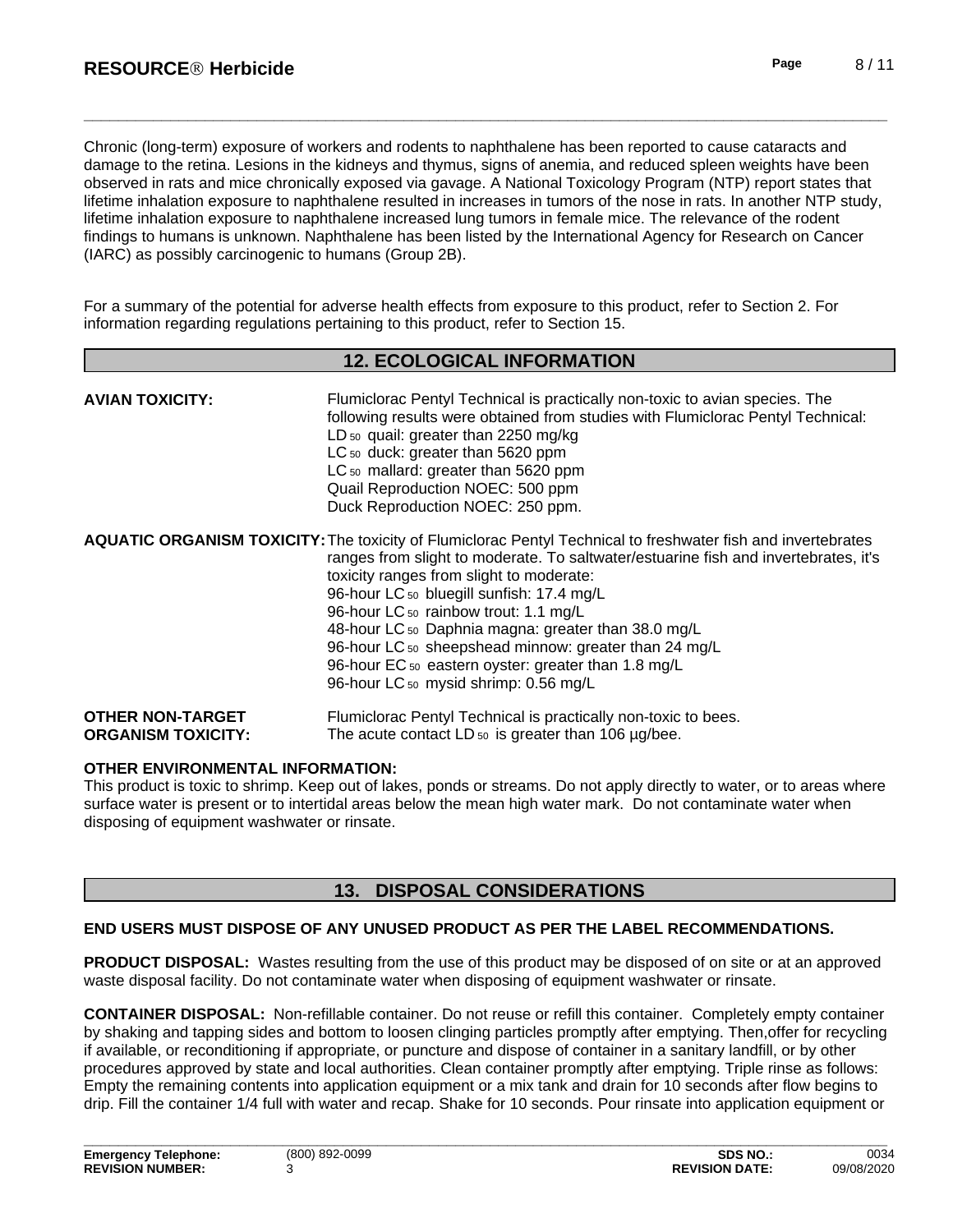a mix tank or store rinsate for later use or disposal. Drain for 10 seconds after the flow begins to drip. Repeat this procedure two more times. Then offer for recycling, if available, or reconditioning, if appropriate, or puncture and dispose of in a sanitary landfill or by incineration. If burned, stay out of smoke.

**DISPOSAL METHODS:** Check government regulations and local authorities for approved disposal of this material. Dispose of in accordance with applicable laws and regulations.

### **14. TRANSPORTATION INFORMATION**

|  | DOT (ground) SHIPPING NAME: Not regulated for domestic ground transport by U.S. DOT |  |
|--|-------------------------------------------------------------------------------------|--|
|--|-------------------------------------------------------------------------------------|--|

| <b>ICAO/IATA SHIPPING NAME:</b> | UN3082 Environmentally Hazardous Substance, Liquid, N.O.S. (Flumiclorac<br>pentyl), 9, III, Marine Pollutant                                                                                                    |  |
|---------------------------------|-----------------------------------------------------------------------------------------------------------------------------------------------------------------------------------------------------------------|--|
| <b>REMARKS:</b>                 | •Single or inner packaging less than 5 L (liquid) or 5 Kg net (solids) excepted from<br>Dangerous Goods regulations - see IATA Special Provision A197.<br>For US shipping, Emergency Response Guidebook No. 151 |  |
| <b>IMDG SHIPPING NAME:</b>      | UN3082 Environmentally Hazardous Substance, Liquid, N.O.S. (Flumiclorac<br>pentyl), 9, III, Marine Pollutant                                                                                                    |  |
| <b>REMARKS:</b>                 | •Single or inner packaging less than 5 L (liquid) or 5 Kg net (solids) excepted from<br>Dangerous Goods regulations - see IMDG 2.10.2.7<br>•For US shipping, Emergency Response Guidebook No. 171               |  |
| <b>EMS NO.:</b>                 | $F-A, S-F$                                                                                                                                                                                                      |  |

# **15. REGULATORY INFORMATION**

# **EPA-FIFRA LABEL INFORMATION THAT DIFFERS FROM OSHA-GHS REQUIREMENTS:**

Pesticide products in the U.S. are registered by the EPA under FIFRA and are subject to certain labeling requirements under federal pesticide law. These requirements may differ from the classification criteria and hazard information required by OSHA GHS for safety data sheets, and for workplace labels of non-pesticide chemicals. The following is the hazard information as required on the FIFRA pesticide label:

# **EPA FIFRA SIGNAL WORD: WARNING**

- *•Causessubstantialbuttemporaryeyeinjury*
- *•Causesskinirritation*
- **Harmful if swallowed or absorbed through skin.**
- *•Donotgetineyes,onskinoronclothing*
- *•Keepoutofreachofchildren.*

**PESTICIDE REGULATIONS:** All pesticides are governed under FIFRA (Federal Insecticide, Fungicide, and Rodenticide Act). Therefore, the regulations presented below are pertinent only when handled outside of the normal use and applications of pesticides. This includes waste streams resulting from manufacturing/formulation facilities, spills or misuse of products, and storage of large quantities of products containing hazardous or extremely hazardous substances.

**U.S. FEDERAL REGULATIONS:** Ingredients in this product are reviewed against an inclusive list of federal regulations. Therefore, the user should consult appropriate authorities. The federal regulations reviewed include: Clean Water Act, SARA, CERCLA, RCRA, DOT, TSCA and OSHA. If no components or information islisted in the space below this paragraph, then none of the regulations reviewed are applicable.

### **Naphthalene**

Clean Water Act - Hazardous Substances Present Clean Water Act Section 307 Present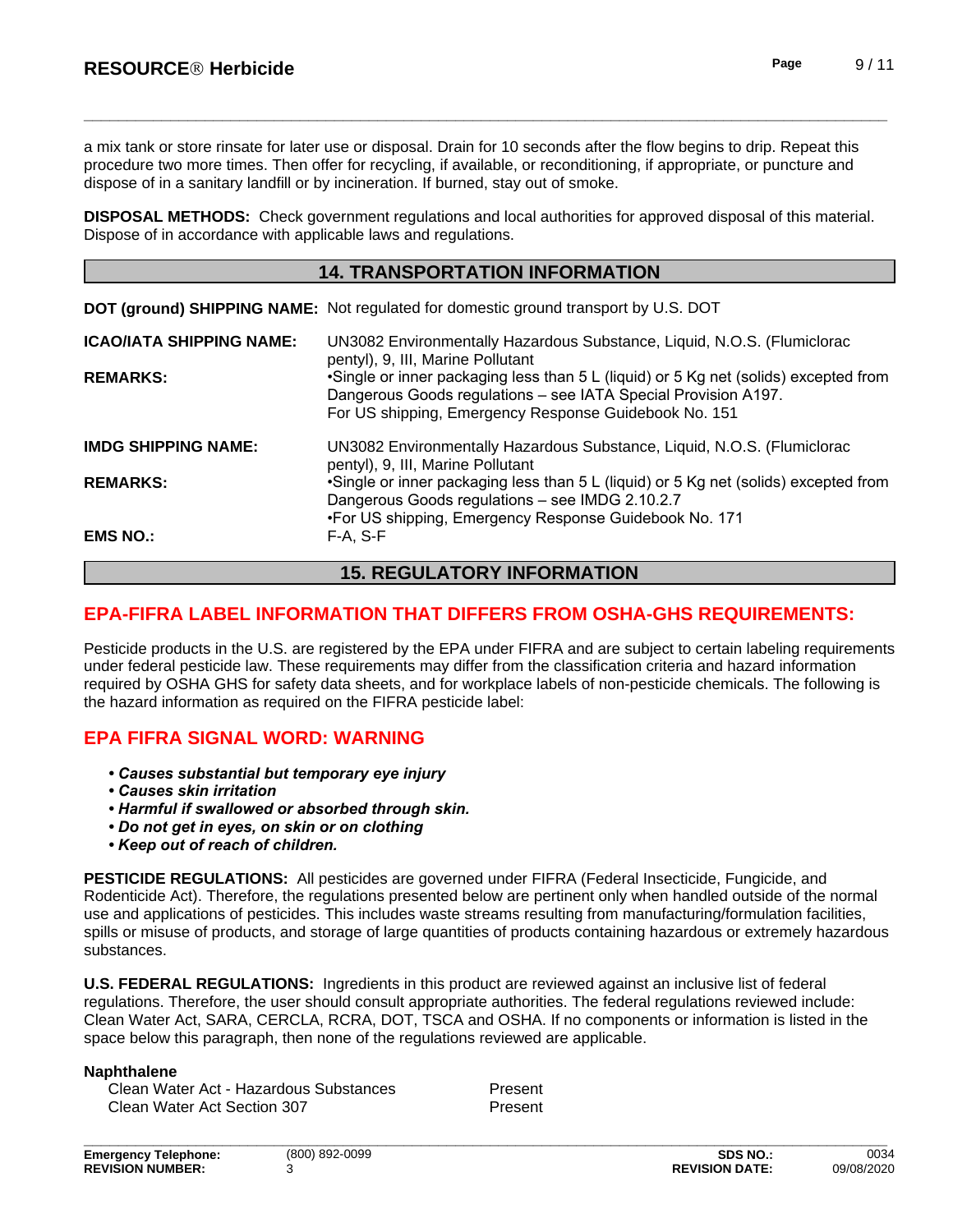| <b>SARA 313 Chemicals</b>        |  |
|----------------------------------|--|
| CERCLA Reportable Quantity (RQ): |  |

0.1% de minimis concentration 100 lb (45.4 kg)

### **Product Reportable Quantity (RQ):** 102 gallons (naphthalene RQ = 100 lb)

| SARA (311, 312):  |     |  |
|-------------------|-----|--|
| Immediate Health: | Yes |  |
| Chronic Health:   | Yes |  |
| Fire:             | Yes |  |
| Sudden Pressure:  | Nο  |  |
| Reactivity:       | N٥  |  |

**STATE REGULATIONS:** Each state may promulgate standards more stringent than the federal government. This section cannot encompass an inclusive list of all state regulations. Therefore, the user should consult state or local authorities. The state regulations reviewed include: California Proposition 65, California Directors List of Hazardous Substances, Massachusetts Right to Know, Michigan Critical Materials List, New Jersey Right to Know, Pennsylvania Right to Know, Rhode Island Right to Know and the Minnesota Hazardous Substance list. For Washington State Right to Know, see Section 8 for Exposure Limit information. For Louisiana Right to Know refer to SARA information listed under U.S. Regulations above. If no components or information is listed in the space below this paragraph, then none of the regulations reviewed are applicable.

| 2-methylnaphthalene            |                      |
|--------------------------------|----------------------|
| NJ Right To Know               | 4200                 |
| <b>Naphthalene</b>             |                      |
| California Proposition 65      | carcinogen           |
| California - Directors List of | Present              |
| Hazardous Substances           |                      |
| MA Right To Know               | Present              |
| NJ Right To Know               | 1322                 |
| PA Right To Know               | Environmental hazard |
| RI Right To Know               | Listed               |
| <b>MN Hazardous Substance</b>  | Present              |
| 1-methylnaphthalene            |                      |
| MA Right To Know               | Present              |
| NJ Right To Know               | 4199                 |
| PA Right To Know               | Present              |
| 2-Ethyl hexanol                |                      |
| MA Right To Know               | Present              |
| PA Right To Know               | Present              |
| Propylene glycol               |                      |
| NJ Right To Know               | 3595                 |
| PA Right To Know               | Present              |
| RI Right To Know               | Listed               |
| MN Hazardous Substance         | Present              |

For information regarding potential adverse health effects from exposure to this product, refer to Sections 2 and 11.

# **16. OTHER INFORMATION**